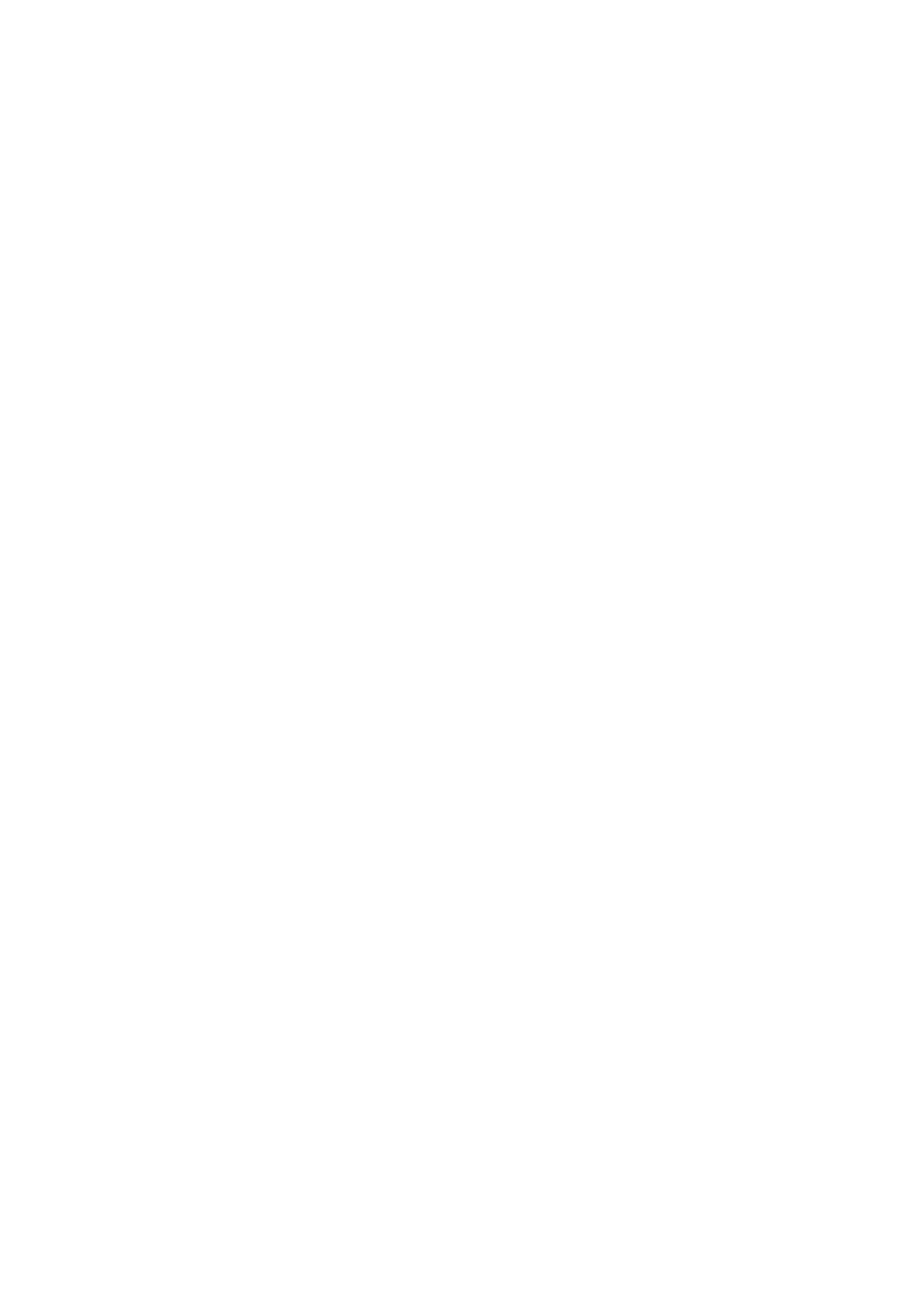Introduced by AJ Stoner, MP First print



New South Wales

# **TAFE (Freezing of Fees) Bill 2007**

### **Contents**

|                                 | Page |
|---------------------------------|------|
| Name of Act                     |      |
| Commencement                    | 2    |
| Definition of "TAFE Commission" |      |
| Fees frozen to 2007 levels      |      |
| Repeal                          |      |
|                                 |      |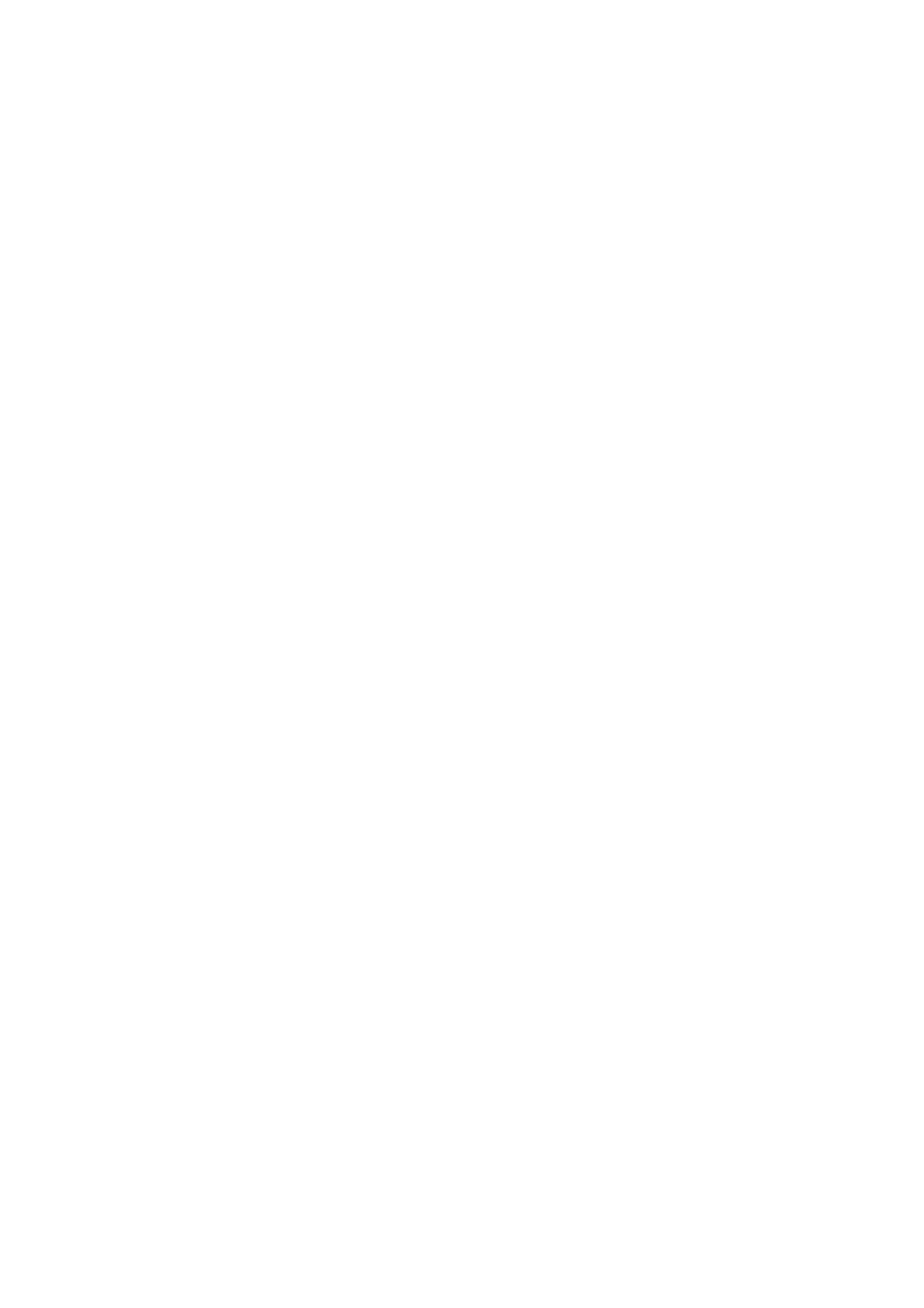

# **TAFE (Freezing of Fees) Bill 2007**

No , 2007

#### **A Bill for**

An Act to impose a freeze until 2011 on TAFE course fees.